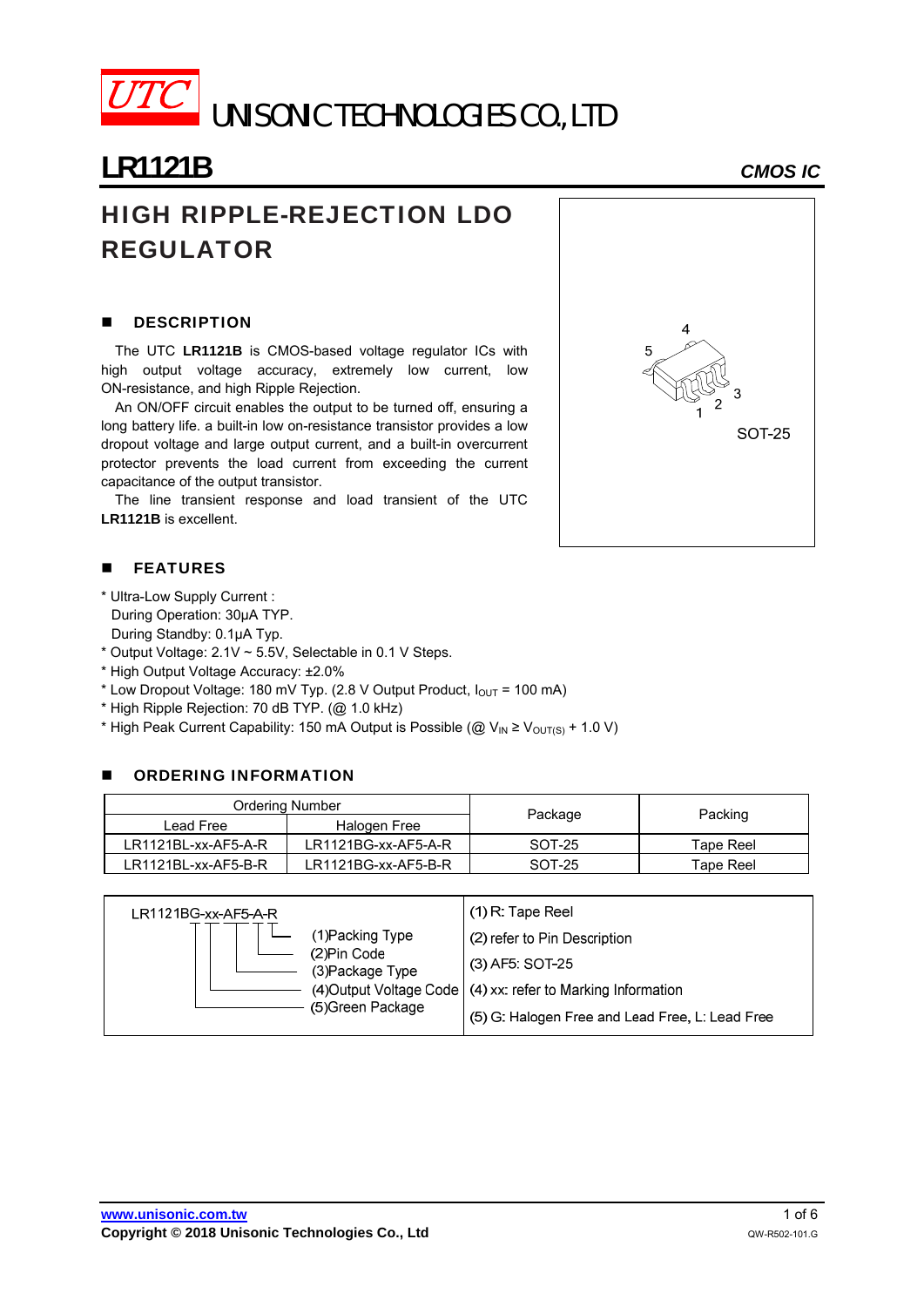#### **MARKING INFORMATION**

| <b>PACKAGE</b> | <b>VOLTAGE CODE</b>                                                                                         |                                                                                                            |                                                                                                            |                                                                | <b>MARKING</b>                                                                                                         |
|----------------|-------------------------------------------------------------------------------------------------------------|------------------------------------------------------------------------------------------------------------|------------------------------------------------------------------------------------------------------------|----------------------------------------------------------------|------------------------------------------------------------------------------------------------------------------------|
| SOT-25         | 21:2.1V<br>22:2.2V<br>23:2.3V<br>24:2.4V<br>25:2.5V<br>26:2.6V<br>27:2.7V<br>28:2.8V<br>2J:2.85V<br>29:2.9V | 30:3.0V<br>31:3.1V<br>32:3.2V<br>33:3.3V<br>34:3.4V<br>35:3.5V<br>36:3.6V<br>37:3.7V<br>38:3.8V<br>39:3.9V | 40:4.0V<br>41:4.1V<br>42:4.2V<br>43:4.3V<br>44:4.4V<br>45:4.5V<br>46:4.6V<br>47:4.7V<br>48:4.8V<br>49:4.9V | 50:5.0V<br>51:5.1V<br>52:5.2V<br>53:5.3V<br>54:5.4V<br>55:5.5V | 5<br>4<br>→ Voltage Code<br>KI<br>L: Lead Free<br>Pin Code $\triangleleft$<br>G: Halogen Free<br>$\overline{2}$<br>- 3 |

#### **PIN DESCRIPTION**

| PIN NO. |   |                       |                                                                                        |  |  |  |
|---------|---|-----------------------|----------------------------------------------------------------------------------------|--|--|--|
| A       | R | <b>SYMBOL</b>         | <b>DESCRIPTION</b>                                                                     |  |  |  |
|         |   | VOUT                  | Output pin                                                                             |  |  |  |
|         |   | $V_{SS}$              | GND pin                                                                                |  |  |  |
|         |   | <b>V<sub>IN</sub></b> | Input pin                                                                              |  |  |  |
|         |   | ON/OFF                | Chip enable pin                                                                        |  |  |  |
|         |   | $NC^*$                | No connection (The NC pin is electrically open or connected to $V_{IN}$ or $V_{SS}$ .) |  |  |  |

### **BLOCK DIAGRAM**



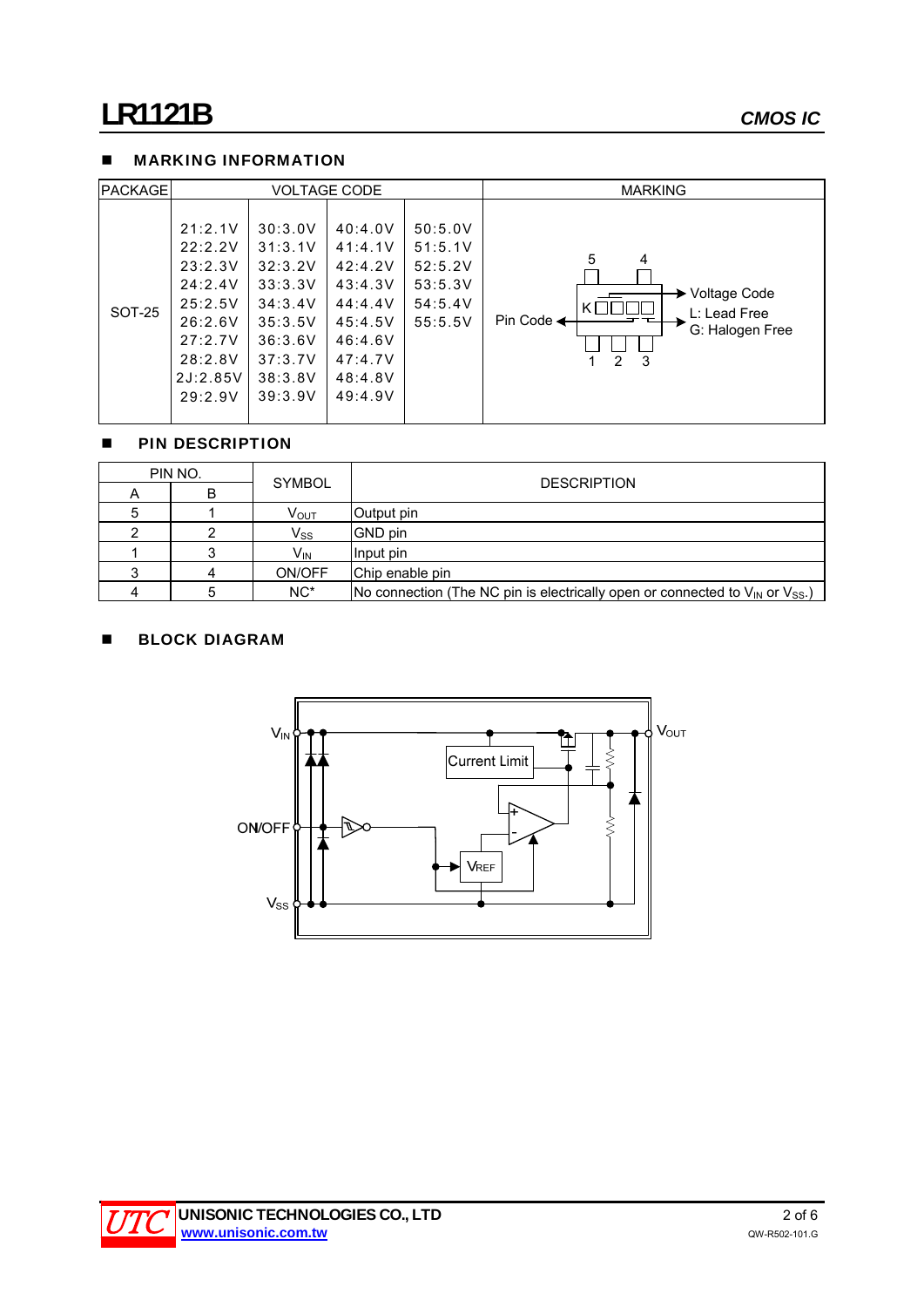#### **ABSOLUTE MAXIMUM RATINGS**  $(T_A=25^{\circ}C)$

| <b>PARAMETER</b>             | <b>SYMBOL</b>               | <b>RATINGS</b>           | UNIT        |
|------------------------------|-----------------------------|--------------------------|-------------|
|                              | $V_{IN}$                    |                          |             |
| Input Voltage                | VON/OFF                     | $0.3 \sim V_{IN} + 0.3$  |             |
| Output Voltage               | <b>V<sub>OUT</sub></b>      | $-0.3 \sim V_{IN} + 0.3$ |             |
| Power Dissipation            | $P_D$                       | 280                      | mW          |
| <b>Junction Temperature</b>  |                             | 125                      | $^{\circ}C$ |
| <b>Operating Temperature</b> | $\mathsf{T}_{\mathsf{OPR}}$ | $-40 - +85$              | °C          |
| Storage Temperature          | $\mathsf{T}_{\text{STG}}$   | $-40 - +125$             | °C          |

Note: Absolute maximum ratings are those values beyond which the device could be permanently damaged. Absolute maximum ratings are stress ratings only and functional device operation is not implied.

#### **ELECTRICAL CHARACTERISTICS**  $(T_A=25^\circ \text{C}$ , unless otherwise specified.)

| <b>PARAMETER</b>                        |      | <b>SYMBOL</b>                                            | TEST<br><b>CIRCUIT</b> | <b>TEST CONDITIONS</b>                                                          | <b>MIN</b>                       | <b>TYP</b> | <b>MAX</b>            | <b>UNIT</b> |
|-----------------------------------------|------|----------------------------------------------------------|------------------------|---------------------------------------------------------------------------------|----------------------------------|------------|-----------------------|-------------|
| Output Voltage                          |      | <b>V</b> <sub>OUT</sub>                                  | 1                      | $V_{IN}$ = $V_{OUT}$ +1.0V, $I_{OUT}$ =30mA                                     | <b>V</b> <sub>OUT</sub><br>×0.98 |            | <b>V</b> OUT<br>×1.02 | $\vee$      |
| <b>Output Current</b>                   |      | $I_{\text{OUT}}$                                         | 3                      | Vın≧Vou⊤+1.0V                                                                   | 200                              |            |                       | mA          |
| Input Voltage                           |      | V <sub>IN</sub>                                          |                        |                                                                                 | 2.0                              |            | $\overline{7}$        | $\vee$      |
| Line Regulation                         |      | $\triangle V_{\text{OUT(LINE)}}$<br>$\triangle$ Vin×Vout | 1                      | V <sub>OUT</sub> +0.5V≤Vın≤7V<br>I <sub>OUT</sub> =30mA                         |                                  | 0.04       | 0.2                   | %N          |
| Load Regulation                         |      | $\triangle V$ out(Load)                                  | 1                      | $V_{IN} = V_{OUT} + 1.0V$<br>1.0mA≤I <sub>OUT</sub> ≤80mA                       |                                  | 15         | 40                    | mV          |
| <b>Supply Current</b>                   |      | I <sub>SS1</sub>                                         | 2                      | V <sub>IN</sub> =V <sub>OUT</sub> +1.0V, ON/OFF<br>pin=ON, no load              |                                  | 30         | 65                    |             |
| <b>Supply Current During</b><br>standby |      | I <sub>SS2</sub>                                         | $\overline{2}$         | V <sub>IN</sub> =V <sub>OUT</sub> +1.0V, ON/OFF<br>pin=OFF, no load             |                                  | 0.1        | 1.0                   | μA          |
| <b>Short Circuit Current</b>            |      | <b>I</b> SHORT                                           | 3                      | V <sub>IN</sub> =V <sub>OUT</sub> +1.0V, ON/OFF<br>pin=ON, V <sub>OUT</sub> =0V |                                  | 230        |                       | mA          |
| Shutdown Pin Input                      | High | $V_{\mathsf{SH}}$                                        | 4                      | $V_{IN} = V_{OUT} + 1.0V$ , R <sub>L</sub> =10KΩ                                | 1.6                              |            | $V_{\text{IN}}$       | V           |
| Voltage                                 | Low  | $V_{SL}$                                                 | 4                      | $V_{IN} = V_{OUT} + 1.0V$ , R <sub>L</sub> =10K $\Omega$                        | 0                                |            | 0.3                   |             |
| Shutdown Pin Input                      | High | Isн                                                      | 4                      | $V_{IN}$ =7V, $V_{ON/OFF}$ = $V_{IN}$                                           | $-0.1$                           |            | 0.1                   | μA          |
| Current                                 | Low  | $I_{SL}$                                                 | 4                      | $-0.1$<br>$V_{IN}$ =7V, $V_{ON/OFF}$ = $V_{SS}$                                 |                                  |            | 0.1                   |             |
| Ripple Rejection                        |      | <b>RR</b>                                                | 5                      | $V_{IN}$ = $V_{OUT}$ +1.0V, f=1.0kHz<br>Ripple 0.5Vp-p                          |                                  | 70         |                       | dB          |

#### **ELECTRICAL CHARACTERISTICS OF DROPOUT VOLTAGE**  $(T_A=25^{\circ}C)$

|                                      | $V_D$ (Dropout Voltage) |            |      |            |      |  |  |
|--------------------------------------|-------------------------|------------|------|------------|------|--|--|
| Output Voltage, V <sub>OUT</sub> (V) | Condition               | <b>MIN</b> | TYP  | <b>MAX</b> | UNIT |  |  |
| 2.1V≤V <sub>OUT(S)</sub> ≤2.4V       |                         |            | 0.22 | 0.70       |      |  |  |
| 2.5V≤V <sub>OUT(S)</sub> ≤2.7V       |                         |            | 0.20 | 0.35       |      |  |  |
| 2.8V≤V <sub>OUT(S)</sub> ≤3.3V       | $I_{\text{OUT}}$ =100mA |            | 0.18 | 0.30       |      |  |  |
| 3.4V≤V <sub>OUT(S)</sub> ≤5.5V       |                         |            | 0.15 | 0.26       |      |  |  |

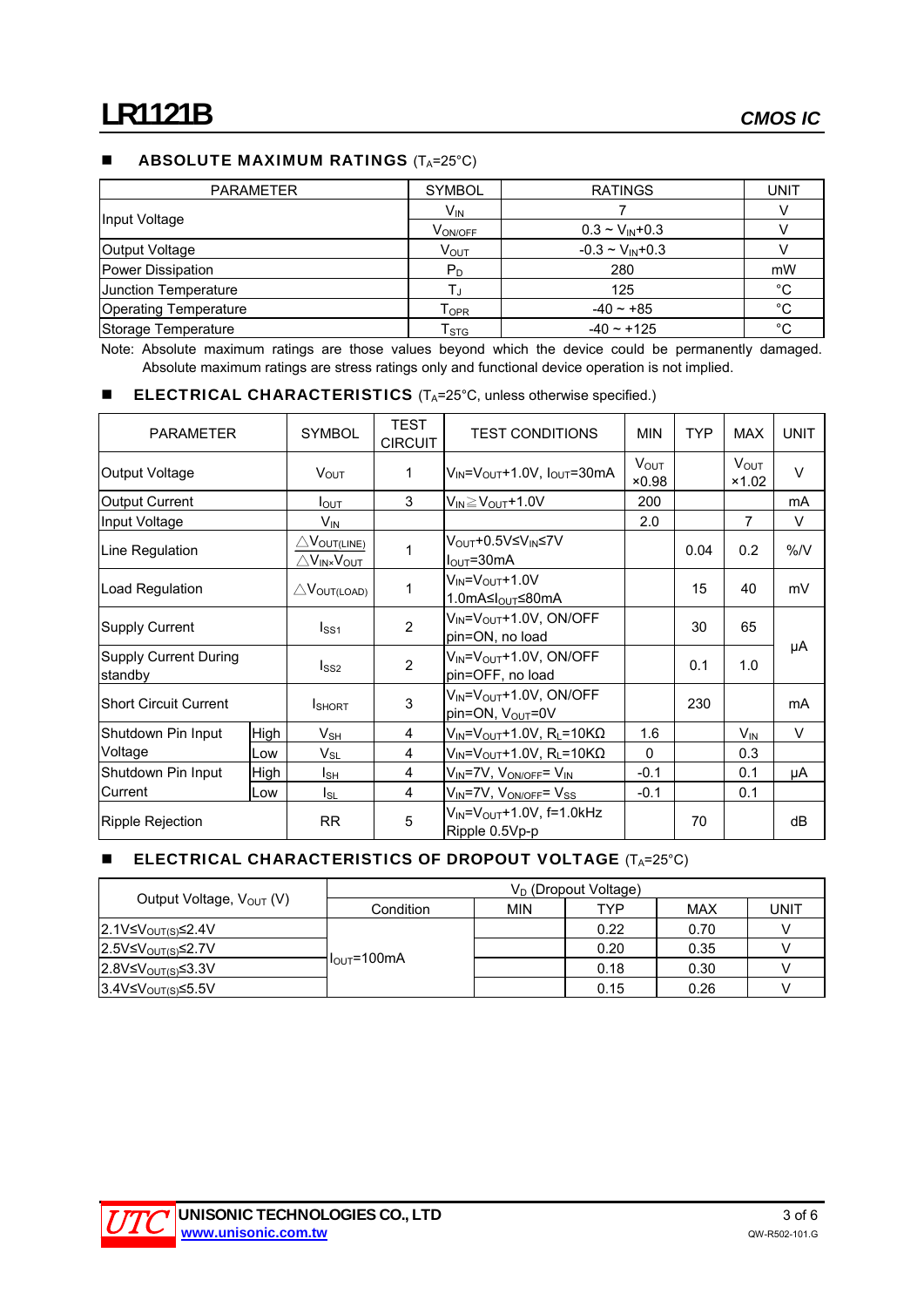#### **TEST CIRCUIT**



Note:

Input capacitor  $(C_{\text{IN}})$ : 1.0 μF or more

Output capacitor  $(C_L)$ : 2.2µF or more (tantalum capacitor)

#### **SELECTION OF OUTPUT CAPACITOR (C<sub>L</sub>)**

In this IC, phase compensation and the output capacitor is made for securing stable operation even if the load current is varied. Therefore, always place a capacitor (C<sub>L</sub>) of 2.2 µF or more between V<sub>OUT</sub> and V<sub>SS</sub> pins. Using a capacitor whose ESR is outside the optimum range (approximately  $0.5 \sim 5\Omega$ ), whether larger or smaller, may cause an unstable output, resulting in oscillation. For this reason, a tantalum electrolytic capacitor is recommended.

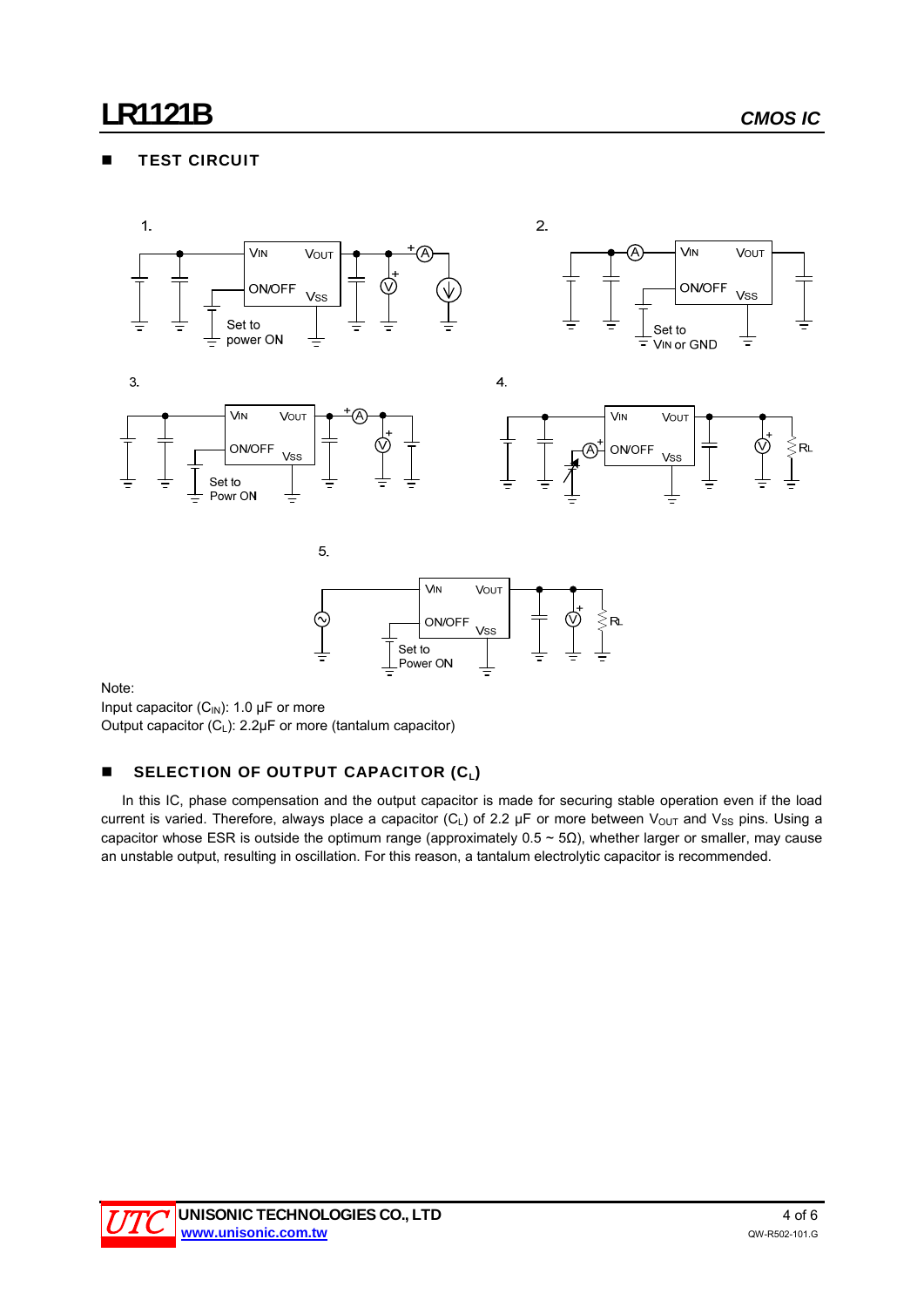### **TYPICAL APPLICATION CIRCUIT**



Note: Input capacitor  $(C_{IN})$ : 1.0 µF or more Output capacitor (CL): 2.2μF or more (tantalum capacitor)